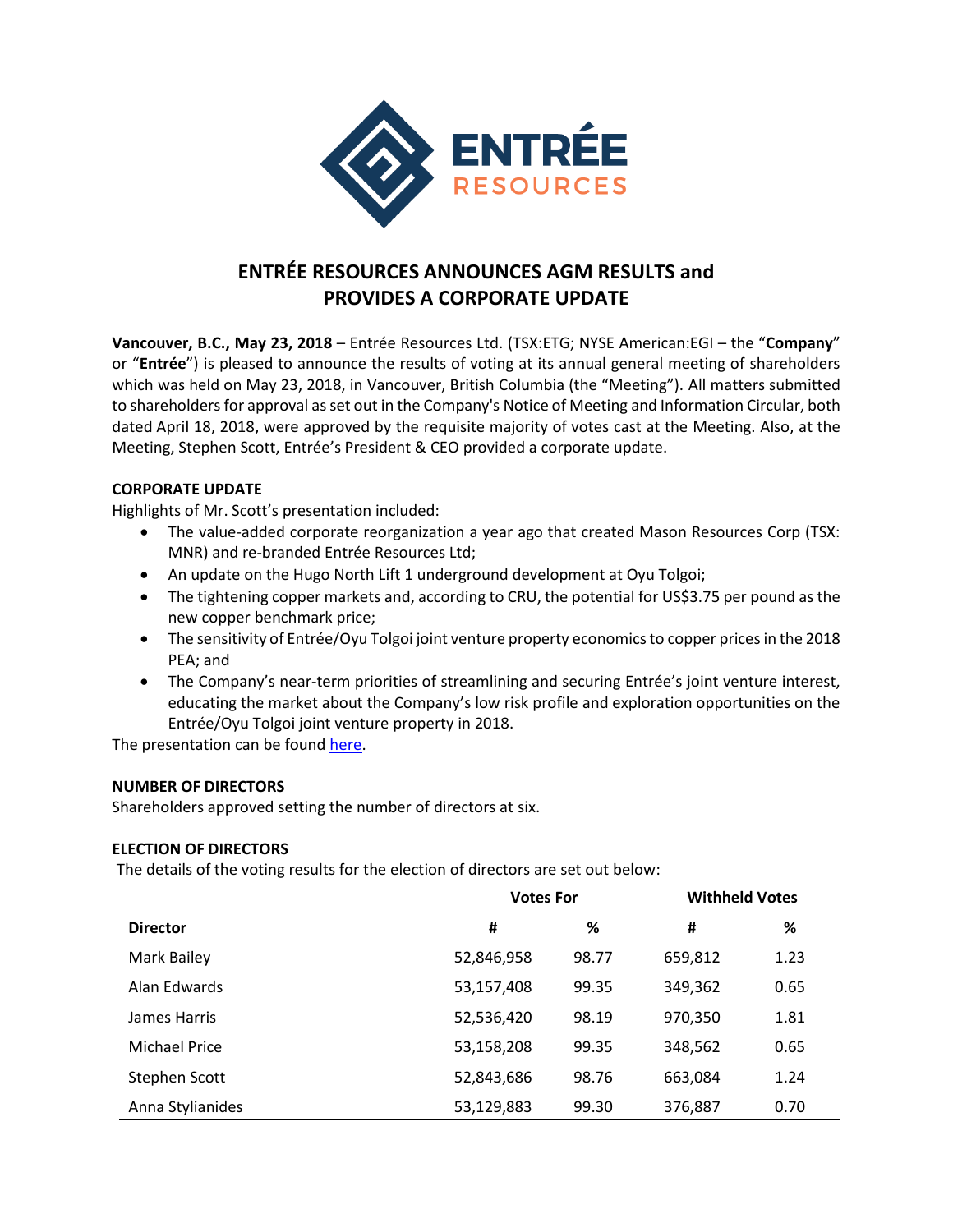#### **APPOINTMENT OF AUDITORS**

Davidson & Company LLP was re-appointed auditors of the Company for the ensuing year at the remuneration to be fixed by the directors.

Detail voting results for the Meeting are available on SEDAR at [www.sedar.com.](http://www.sedar.com/)

#### **QUALIFIED PERSON**

Robert Cinits, P.Geo., Entrée's Vice President, Corporate Development, a Qualified Person as defined by National Instrument 43-101 – *Standards of Disclosure for Mineral Projects*, has approved the technical information in this release. For further information on the Entrée/Oyu Tolgoi JV Property, see the Company's Technical Report, titled "Entrée/Oyu Tolgoi Joint Venture Project, Mongolia, NI 43-101 Technical Report", with an effective date of January 15, 2018, available on SEDAR at [www.sedar.com.](http://www.sedar.com/)

## **ABOUT ENTRÉE RESOURCES LTD.**

Entrée Resources Ltd. is a well-funded Canadian mining company with a unique carried joint venture interest on a significant portion of one of the world's largest copper-gold projects – the Oyu Tolgoi project in Mongolia. Entrée has a 20% carried participating interest in the Entrée/Oyu Tolgoi joint venture, with a 30% interest in all mineralization identified above 560 metres elevation on the Entrée/Oyu Tolgoi JV Property. Sandstorm Gold Ltd., Rio Tinto and Turquoise Hill are major shareholders of Entrée, holding approximately 14%, 9% and 8% of the shares of the Company, respectively. More information about Entrée can be found a[t www.EntreeResourcesLtd.com.](http://www.entreeresourcesltd.com/)

#### **FURTHER INFORMATION**

David Jan Investor Relations Entrée Resources Ltd. Tel: 604-687-4777 | Toll Free: 1-866-368-7330 E-mail: [djan@EntreeResourcesLtd.com](mailto:djan@EntreeResourcesLtd.com)

*This News Release contains forward-looking statements within the meaning of the United States Private Securities Litigation Reform Act of 1995 and forward-looking information within the meaning of applicable Canadian securities laws with respect to corporate strategies and plans; uses of funds; the value and potential value of assets and the ability of Entrée to maximize returns to shareholders; construction and continued development of the Oyu Tolgoi underground mine; plans for future exploration and/or development programs and budgets; anticipated business activities; proposed acquisitions and dispositions of assets; and future financial performance.*

In certain cases, forward-looking statements and information can be identified by the use of words such as "plans", "expects" or "does not expect", "is expected", "budgeted", "scheduled", "estimates", "forecasts", "intends", "anticipates", or "does not anticipate" or "believes" or variations of such words and phrases or statements that certain actions, events or results "may", "could", "would", "might", "will be taken", "occur" or "be *achieved". While the Company has based these forward-looking statements on its expectations about future events as at the date that such statements were prepared, the statements are not a guarantee of Entrée's future performance and are based on numerous assumptions regarding present and future business strategies, local and global economic conditions, and the environment in which Entrée will operate in the future, including the price of copper, gold and silver, anticipated capital and operating costs, anticipated future production and cash flows and the status of Entrée's relationship and interaction with the Government of Mongolia, Oyu Tolgoi LLC ("OTLLC"), Rio Tinto and Turquoise Hill on the Entrée/Oyu Tolgoi joint venture and the continued development of the Entrée/Oyu Tolgoi JV Property. With respect to the construction and continued development of the Oyu Tolgoi underground mine, important risks, uncertainties and factors which could cause actual results to differ materially from future results expressed or implied by such forward-looking statements and information include, amongst others, the timing and cost of the construction and expansion of mining and processing facilities; the timing and availability of a long term domestic power source for the Oyu Tolgoi underground mine (or the availability of financing for OTLLC to construct such a source); the ability of OTLLC to secure and draw down on the supplemental debt under the Oyu Tolgoi project finance facility and the availability of additional financing on terms reasonably acceptable to OTLLC, Turquoise Hill and Rio Tinto to further develop Oyu Tolgoi; delays, and the costs which would result from delays, in the development of the underground mine; projected copper, gold and silver prices and demand; and production estimates and the anticipated yearly production of copper, gold and silver at the Oyu Tolgoi underground mine. The 2018 PEA is based on a conceptual mine plan that includes Inferred resources. Numerous assumptions were made in the preparation of the 2018 PEA, including with respect to mineability, capital and operating costs, production schedules, the timing of construction and expansion of mining and processing facilities, and recoveries, that may change materially once production commences at Hugo North Extension Lift 1 and additional development and capital decisions are required. Any changes to the assumptions underlying the 2018 PEA could cause actual results to be materially different from any future results, performance or achievements expressed or implied by forward-looking statements and information relating to the 2018 PEA.*